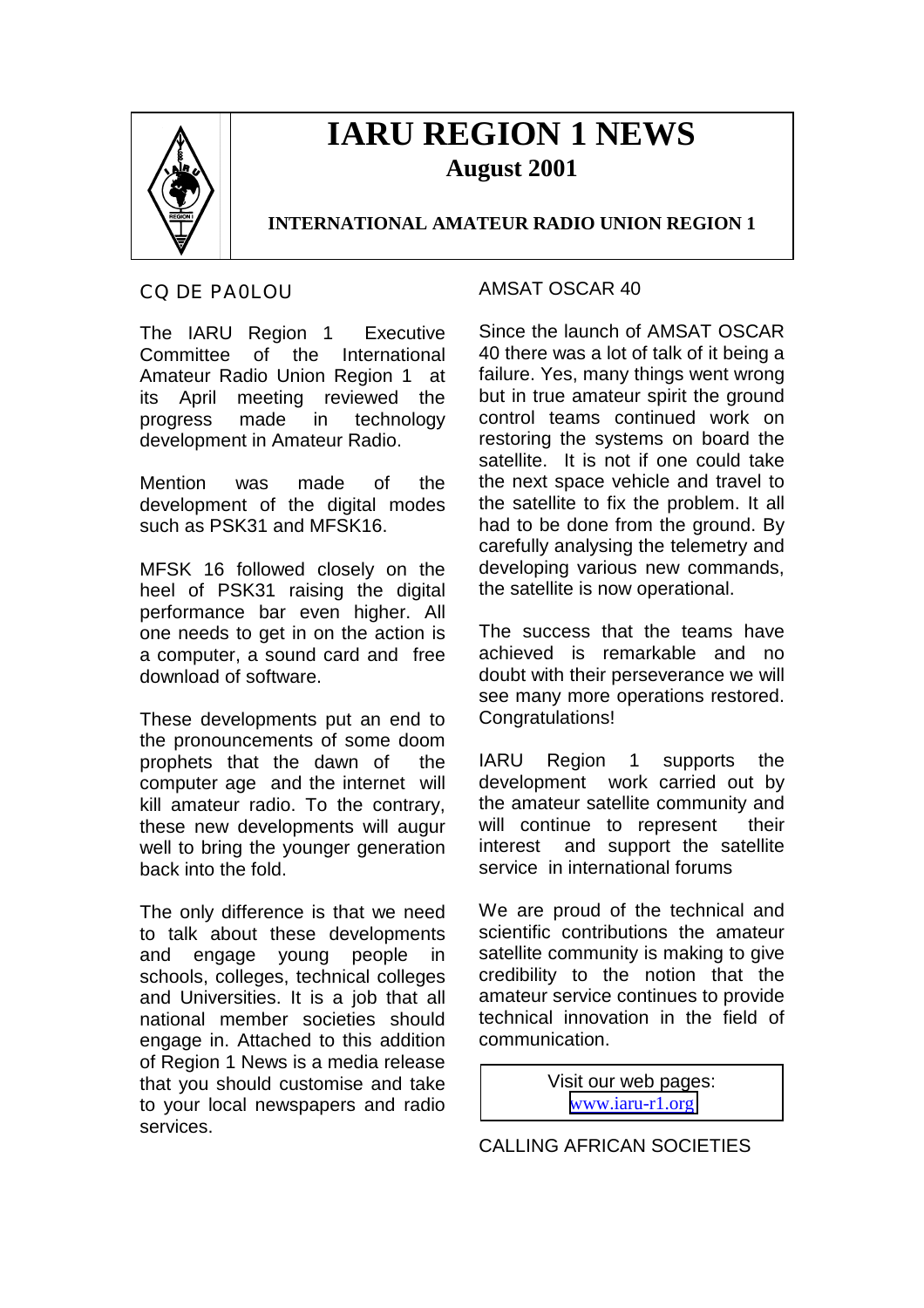The SARL has joined forces with the IARU to present a workshop on the eve of the ITU Telecom Africa 2001 which will be held in Johannesburg. South Africa from 12 – 16 November 2001.

The Amateur Radio Calling Africa workshop will be held on Saturday 10 November 2001. African Societies are urged to attend the workshop and to engage their governmental delegations to arrange one or more of their team members attending the ITU conference to attend the workshop.

Details of the workshop can be found in this newsletter as well as on the IARU Region1 web pages: [www.iaru-r1.org.](http://www.iaru-r1.org/)

In the last two editions of Region 1 News I appealed to you to provide me feedback on the 7MHz lobby action your society is planning. Please email or fax me. I look forward to hearing from you soon. 73

Lou van de Nadort PA0LOU Chairman IARU Region 1

Email [LvandeNadort@compuserve.com](mailto:LvandeNadort@compuserve.com) Fax: +31 76 597 2375

## ITU ADOPTS RECOMMENDATION ON AMATEUR QUALIFICATIONS

*The International Telecommunication Union (ITU) has adopted new Recommendation ITU-R M.1544, Minimum qualifications of radio amateurs*.

In consideration that certain minimum operational and technical

qualifications are necessary for the proper operation of an amateur or amateur-satellite station, the document recommends that at minimum, any person seeking an amateur license should demonstrate theoretical knowledge of specific topics in the areas of radio regulations, methods of radiocommunication, radio system theory, radio emission safety. electromagnetic compatibility, and avoidance and resolution of radio frequency interference

. "The international Radio Regulations have long required that administrations take such measures as they judge necessary to verify the operational and technical qualifications of any person wishing to operate an amateur station." observed International Amateur Radio Union Secretary David Sumner, K1ZZ.

 "In anticipation of changes that are likely to be made in the amateur and amateur-satellite service regulations at the next World Radiocommunication Conference, the new Recommendation **provides** additional definition to these qualifications without reducing the prerogative of an administration to set its own standards."

M.1544 represents part of a multiyear effort by the International Amateur Radio Union to prepare for the 2003 World Radiocommunication Conference (WRC-03) agenda item to consider possible revision of Article S25 of the international Radio Regulations.

This work was begun in 1996 with the release for public comment of a discussion paper by the IARU: "Future of the Amateur Service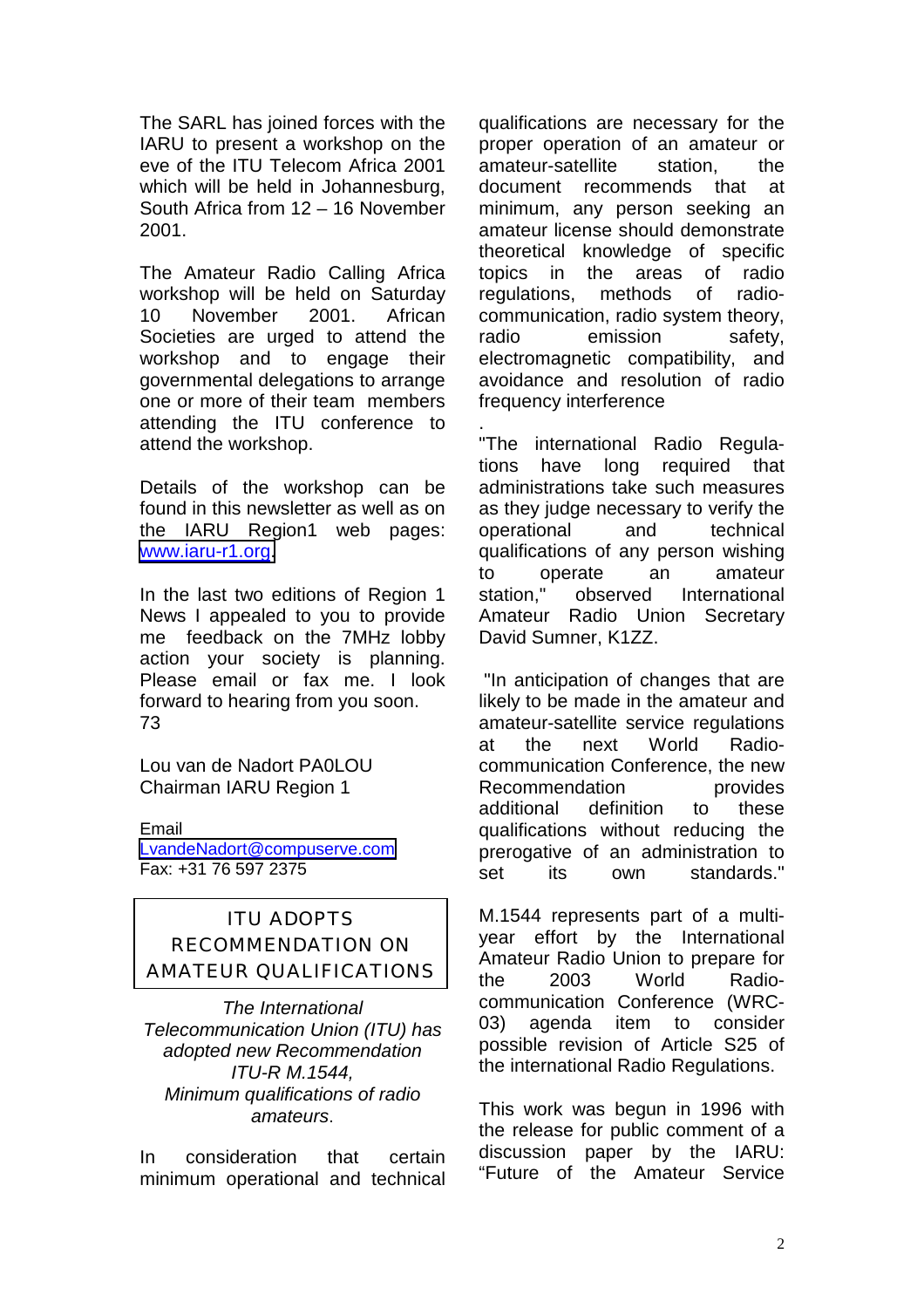Committee (FASC)" The final report of FASC in 1998 recommended that the IARU Administrative Council plan the development of such a Recommendation. The first draft text was submitted by the Radio Society of Great Britain to the 1999 Conference of IARU Region 1 in Lillehammer, Norway, and was subsequently refined by the Administrative Council and the 2000 Conference of IARU Region 3 in Darwin, Australia. IARU representatives guided the consideration of the Recommendation through ITU-R Working Party 8A, Study Group 8 and consultation with administrations, which resulted in additional refinements. The final version of the Recommendation was approved by the ITU administrations without objection.

"Having this Recommendation makes it possible to maintain an ITU document on amateur radio operator qualifications under cognizance of an ITU-R Study Group rather than the more cumbersome process of modifying Article S25 of the Radio Regulations," said IARU President Larry E. Price, W4RA.

"The establishment of uniform minimum qualifications for amateur radio operators should help mutual recognition of amateur licenses for international roaming and particularly for cross-border movement of amateur operators for disaster communications."

ITU Recommendations are available from the ITU electronic bookshop: [http://ecs.itu.ch/cgi-bin/ebookshop.](http://ecs.itu.ch/cgi-bin/ebookshop)

## INTERNATIONAL MEETING AT HAMRADIO ATTENDED BY OVER 40 COUNTRIES



**Karl Erhard Vögele, DK9HU**

More than 18 000 Visitors enjoyed in excellent weather conditions the International Amateur Radio Exhibition, Hamradio, held in Friedrichshaven, Germany from June 29 to July 1. Over a third of the visitors came from abroad. They represented associations from more than 40 countries. 300 companies were present showing the latest products. The large flea market area covered 8000 square metres and offered everything related to amateur radio and electronics.

DARC, sponsoring organisation, was pleased to welcome the presidents, representatives and members of more than 40 IARU societies. Among them were the President of IARU, Larry E. Price, W4RA, Dave Sumner, K1ZZ, Secretary of the IS, the Chairman of IARU Region 1 Louis van de Nadort, PA0LOU, the Director of Region 2, Rod Stafford, a Director of Region 3 Yoshiji Sekido, JJ1OEY and the Chairmen of the IARU Region 1 Committees and Working Groups, Carine van Pottelsberghe/C. Ramon, ON7LX, (C4 HF-Committee), Christian M. Verholt, OZ8CA (EMC WG), Arie Dogterom, PA0EZ (C5, VHF/UHF/Microwaves Committee), Gaston Bertels, ON4WF, (EURO-COM Sub-regional WG) and Rainer Flößer, DL5NBZ, (ARDF WG). International meeting

The Informal International Meeting was held under the chairmanship of Hans Berg, DJ6TJ, DARC International Liaison Officer. 20 IARU societies as

well as representatives of the IARU IS, Regions 1, 2 and 3 joined this meeting on the Saturday.

Ron, OE3REB, president OeVSV, proposed that as a principle all possible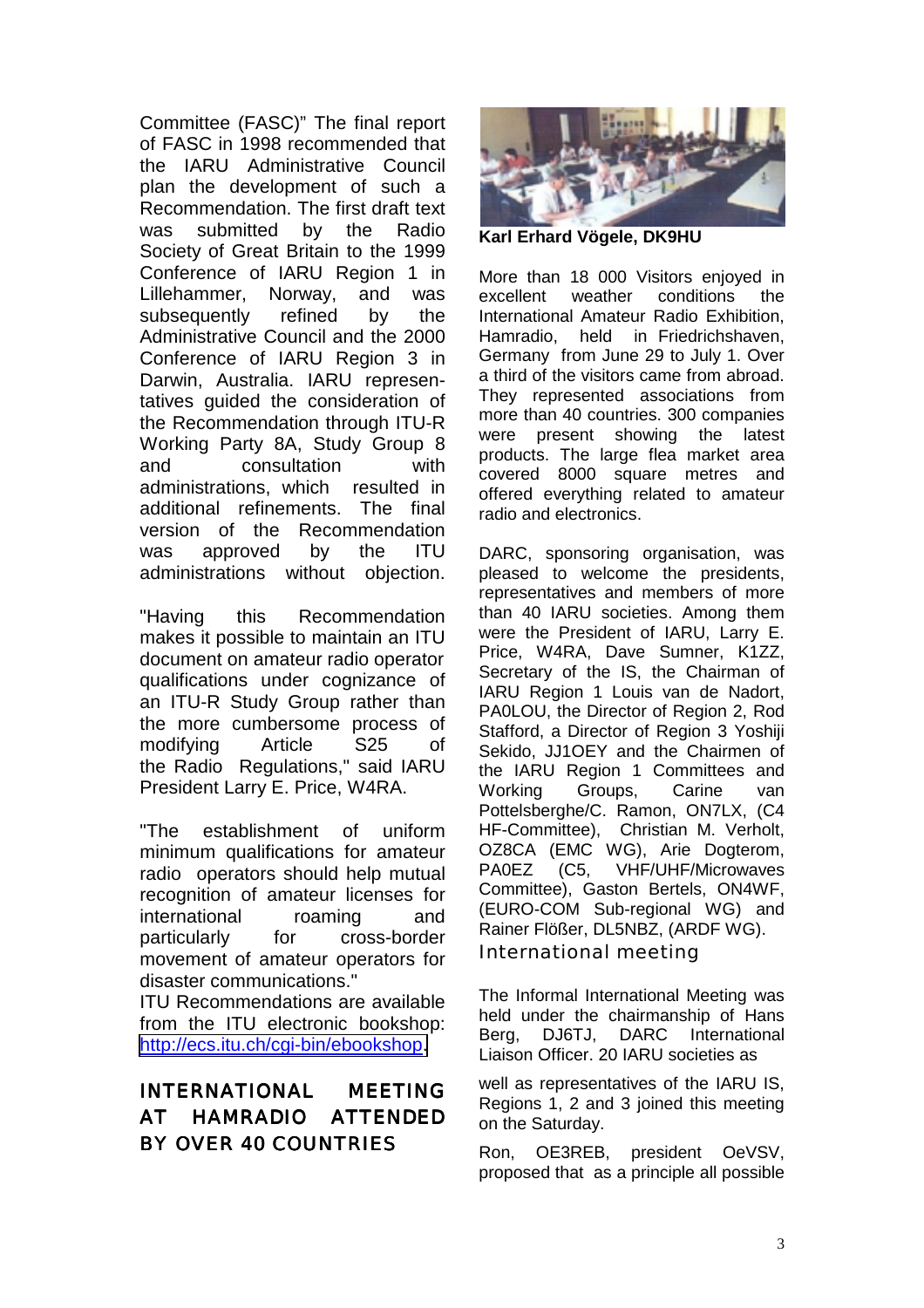

IARU R 1 WG meetings in between conferences are held in conjunction with Ham Radio. The main reason he quoted was that a large number of IARU Region1 Member Societies attend Hamradio. He however stressed that such WG meetings should be formal meetings. His proposal was welcomed by the delegates present.

ÖVSV and DARC introduced their conference papers proposing reorganisation of the Region into districts and a new financial system. Societies were asked to take those papers into consideration for ongoing discussions leading up to the IARU Region 1 Conference in September 2002 in San Merino. Visit the DARC website for papers: www.darc.de

The IS, the Regions as well as the different Regional WGs presented short reports.

The representative of ARA (Algeria) addressed the meeting on the situation in Algeria. It was the first time that the Algerian Amateur Radio Society attended Ham Radio.

Delegates complimented the DARC on its organisation and the facility for several Societies to be represented on one exhibition stand.

Before closing the meeting the chairman informed that starting with 2003 Ham Radio will be held at a new location near the Friedrichshafen airport with conference centre facilities.

The detailed minutes of the International meeting will be published on the DARC web site www.darc.org.

#### **Sessions of the Committees and Working Groups**

The DARC supplied the rooms and technical support for the meetings of the four IARU Region 1 Working Groups. There was some criticism prior to the meetings, about the announced informal character of some of them. It

was stated by the R 1 Chairman that only a full IARU Region 1 conference is entitled to make decisions. He said that it is however counter productive if problems are allowed to overtake us. "We need to find solution before small issues become big ones." The discussions were constructive discussions with good outcomes.

#### *EUROCOM and EMC Working Group joint meeting*

Diethard Hansen, DK2VQ, HB9CVQ, reported on a measurement campaign to assess the interference level of an ASCOM Powerline Communication (PLC) installation in Switzerland, in which he had been assisted by volunteers of USKA. Great care had to be taken on the proper calibration of all components of the equipment (one loop aerial had been defunct and would have given too low field strength levels). Finally it could be proved that ASCOM was operating its net under conditions which produced an interference level 10 dB above the German NB30 limits.

With regard to similar measurement campaigns planned in Germany for the near future, it was generally accepted that the German administration would have a rather low level of confidence if these measurements would be carried out by radio amateurs only, without the assistance of a competent and well acknowledged EMC institute. It has also been noted that the presentation which Hilary Clayton-Smith, G4JKS, had given on the PLC workshop of the European Commission (which had been well accepted by many participants of this event, not only by the radio users) has been regarded very inappropriate by the German administration.

This clearly indicates that the German administration is (at least directed to be) in favour of PLC, and that German radio amateurs will have to take this into account when arguing and negotiating on PLC interference matters.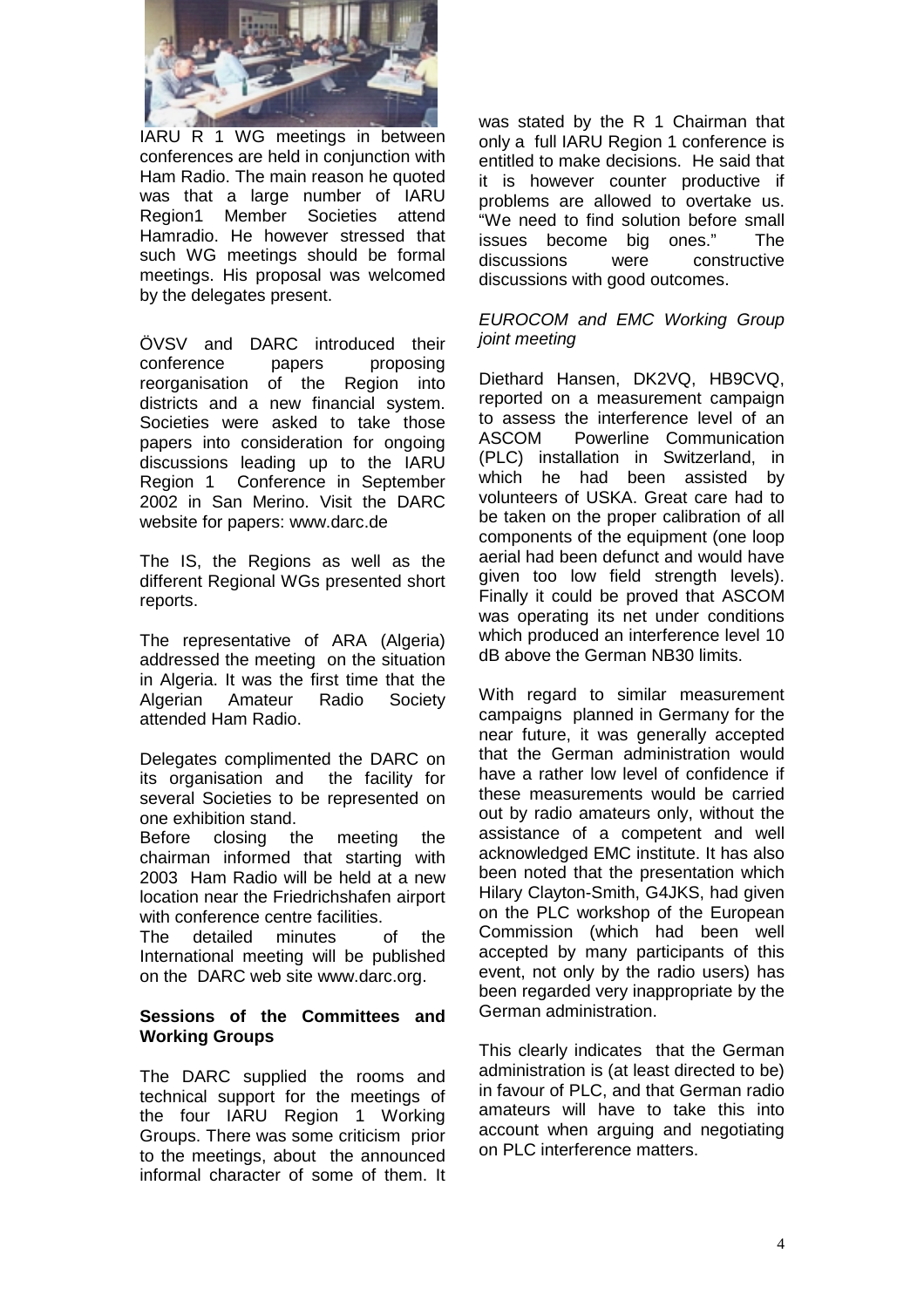A draft was produced for a coordinated strategy against PLC also referred to as Powerline Telecommunication (PLT) , which will be circulated to both groups for input and comment. This will empower IARU Region 1 member societies to act in an efficient manner against PLT. Additional actions by the EC are also planned.

#### **C4, HF-Committee**

The HF committee held its meeting Friday afternoon. There were 17 participants to the meeting and 12 different counties were represented. The 160 metre proposal of EDR and the SARL proposal for 24 hours SSB on 10 MHz were discussed. After a lengthy discussion there was no support for both the proposals.

DARC opened the discussion on the HF Bandplan to find a workable solution for new digital modes. DK9HU, EC coordinator for the PLT/PLC problem explained the current situation. LA2RR informed the meeting on the work carried out by SP5FM regarding 7 MHz and 136 kHz.

#### **C5, VHF/UHF/Microwaves Committee**

The purpose of this informal meeting, so introduced Chairman PA0EZ, was to exchange views of the VHF/UHF/MW Committee in order to start preparing for the C5 meeting in San Merino next year. A report of this meeting will be an input paper to the conference.

The committee had two sessions. The agenda of this meeting was based on the draft proposals and other papers of the cancelled Vienna-meeting.

The Saturday-meeting dealt with bandplanning matters (50 MHz, 145 MHz, 435 MHz). Main topic was a draft proposal originated by EDR on a revised 70-cm-bandplan for Region 1. The discussion focused on the question of reforming the whole band plan in order to meet the ISM-problem of those

countries with a reduced allocation of only 6 MHz.

The minimum solution to be acceptable by the next conference may be the change of the beacon band for the entire region and creating regional solutions for repeaters and other uses. In Region 1 the frequency used for APRS is 144.800 MHz. There is an interest in retaining usage for crossband linear transponders with output on the 144 MHz-band.

The Sunday-meeting discussed a paper originated by the C5 frequency allocation coordinator DK2NH. The question was raised in that paper whether the Region 1 committee C5 needs an allocation co-ordinator. There is on-going interest having such a responsible person in C5. The lack of information from the societies should be cleared by modern IT means and publication via IARU-Region 1 web site.

Based on the question of DK2NH the Chairman of C5, PA0EZ and LA8RR informed about further activities concerning frequency-management on behalf of Region 1. It was pointed out by the meeting that better information from/to Region 1 officers and the national responsible persons involved in frequency allocation matters is necessary and of great help to coordinate actions towards ITU, CEPT and national authorities.

The final report of the DSI phase 3 recommended a usage for an amateur satellite downlink in the 1260-1270 MHz Band. The ERC adopted this recommendation with the question of sharing-criteria with the primary user. For the WRC 2003 it is of great importance to place this item on the shopping list for the agenda of the WRC 2005/6. Action of all societies is necessary immediately.

As SP5FM was not present. A written report was tabled. SP5FM pointed out in his general remarks, that IARU needs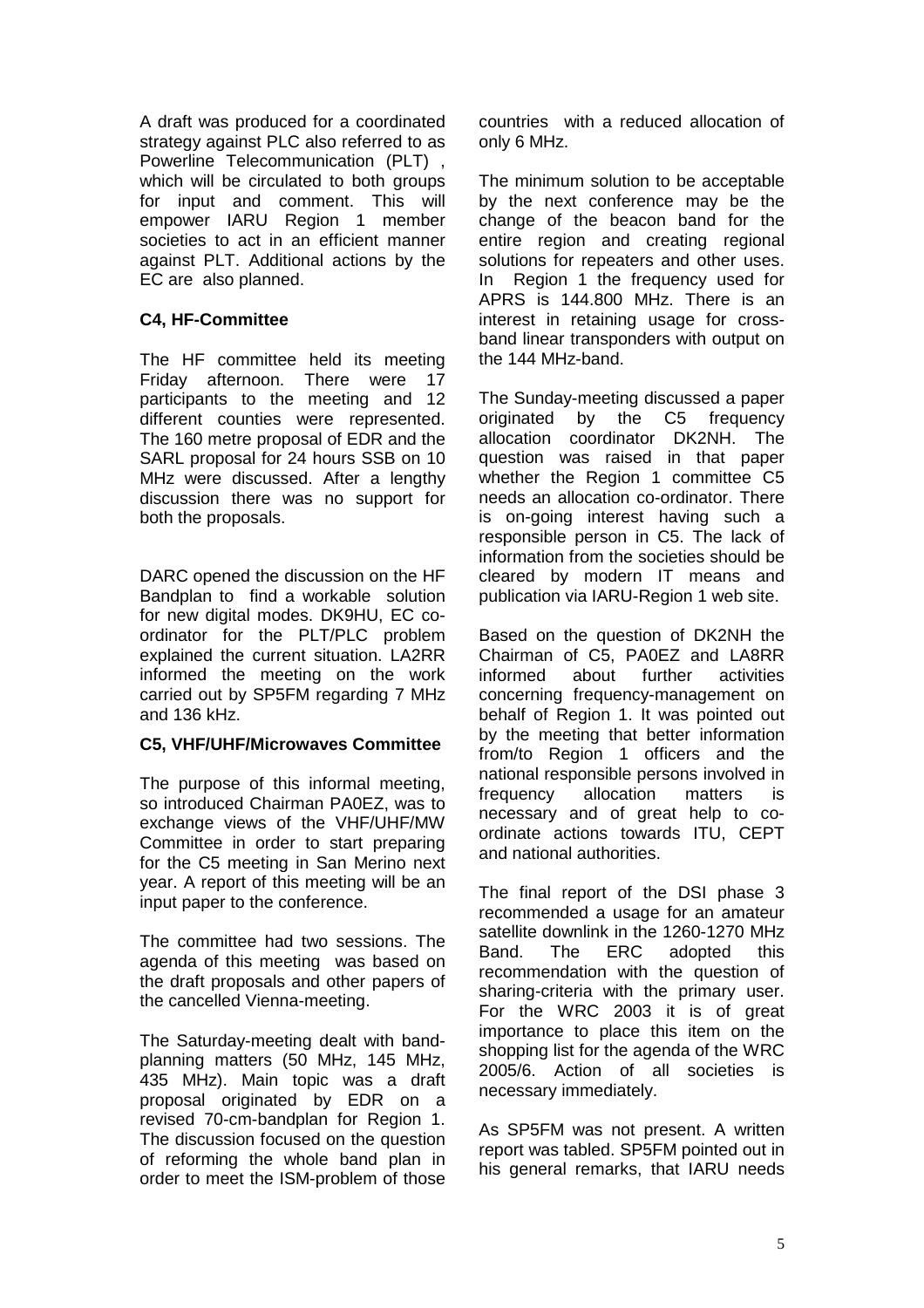more volunteers who would be able to assume particular responsibilities in the External Relation Committee ERC structure.

Fore more details on all these matters see VHF UHF MW NEWSLETTER EDITION 30, July 2001.

#### **IARU Visitors at the Headquarters of DARC and the DARC Company "DARC Verlag GmbH"**

*The Secretary of IARU, also General Manager of ARRL, Dave Sumner, K1ZZ, visited together with his Assistant Manager David Patton, NT1N, the headquarters of DARC and the DARC Company "DARC Verlag GmbH". The guests discussed matters of common interest like IARU matters, matters of joint actions, new products and amateur radio projects with the Manager of "DARC Verlag GmbH" Heinrich Kamper, DK4EI and IARU Liaison Officer of DARC, Hans Berg, DJ6TJ. Technical assistant Dietmar Austermühl, demonstrated the DARC QSL service system and the QSL card distribution machine. This apparatus handles approximately 6 million incoming QSLcards p.a. and distributes them in a mechanical-electronically way to the DARC local clubs. This service is also handled for an IARU-member society.*

### CALLING AFRICA

In conjunction with the International Amateur Radio Union (IARU) the South African Radio League (SARL) will be holding a one day workshop on the eve of the ITU Telecom Africa 2001 which will be hosted by South Africa in Johannesburg from 12 – 16 November 2001.

The workshop "Amateur Radio for Africa" will be held on Saturday 10 November at the National Amateur Radio Centre in Roodepoort (near Johannesburg). The workshop will provide delegates with information and guidelines on how to develop the

Amateur Service in their country and how to introduce Amateur Radio into schools.

The International Amateur Radio Union will be exhibiting at Africa Telecom showing the value that Amateur Radio can bring to the developing world. "Amateur Radio for Africa" is so arranged that delegates to Africa Telecom 2001 will be able to include the workshop in their itinerary.

To receive a workshop registration pack, send an email to [cpas@intekom.co.za](mailto:cpas@intekom.co.za) with contact details.

*The SARL broadcasts a special onehour programme about Amateur Radio to Africa on Sundays at 10:00 Central African time (CAT) 08:00 UTC in the 13 metreband on 21560 kHz and in the 31 metreband on 9750 kHz. The programme is repeated on Mondays at* 20:00 CAT (18:00 UTC) in the 90 metreband on 3215 kHz.

#### IARU REGION 1 CONFERENCE

The IARU Region 1 Conference will be held in San Merino at Casa San Giuseppe.

The address details are: Via delle Felci, 3, 47893 Valdragone, Repubblica di San Marino Tel. +378 549 903121 Fax + 378 549 907595

The host Society is the ARRSM (Associazione Radioamatori Della Repubblica di San Marino).

The approximate cost of the hotel per person, per day in a single room is CHF 175, in a double room the cost is CHF 140 and in a family room CHF 125. This price is for FULL BOARD i.e. breakfast, lunch, dinner, and two coffee breaks every day of the Conference. The cost of the Final Dinner is CHF 55, and lunch on day of arrival is CHF 35.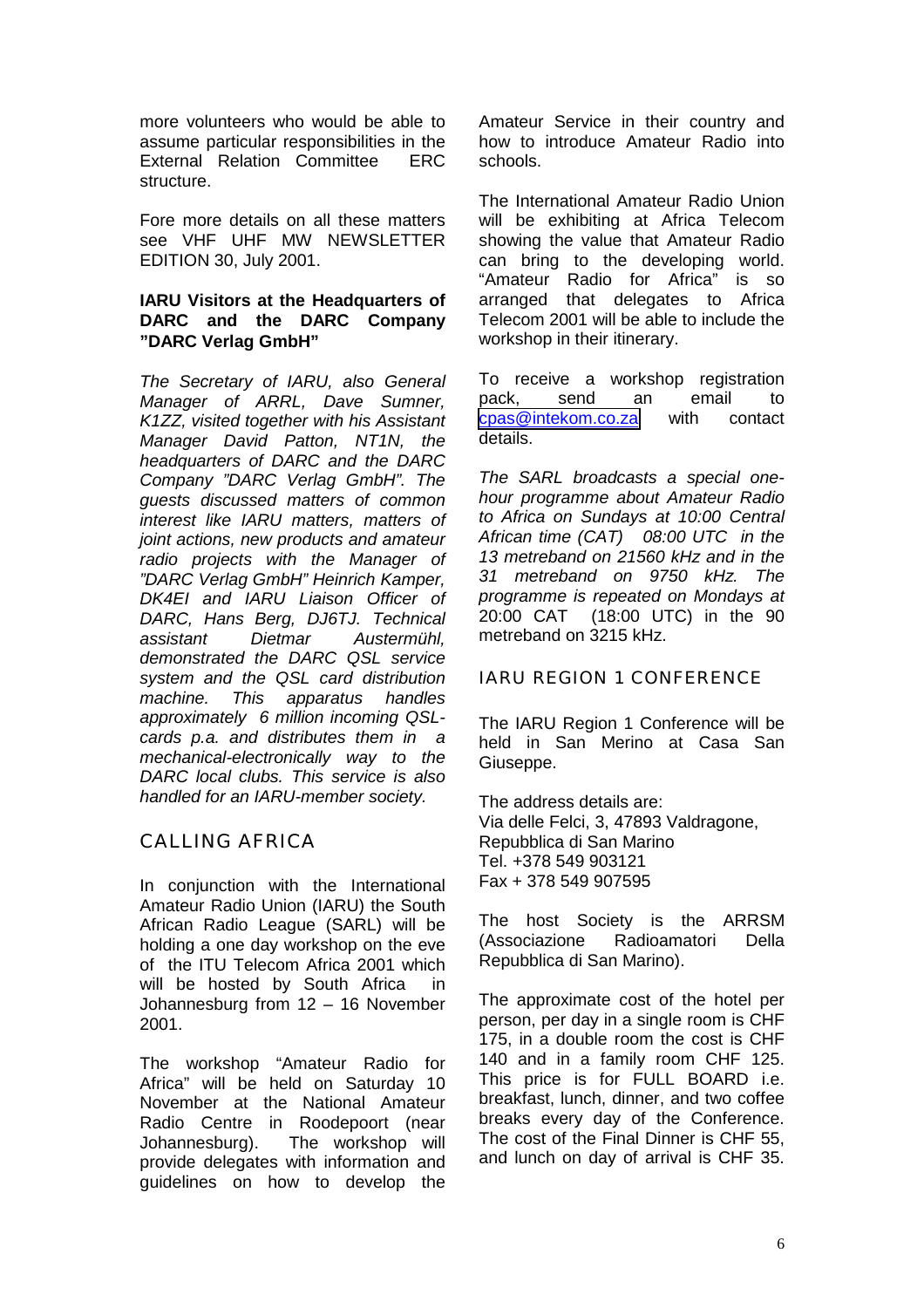These costs also include mineral water and a quarter litre of wine or beer.

The Opening Plenary Meeting will take place on Sunday 15 September 2002 and the Final Plenary on Friday 20<sup>t</sup> September, 2002.

Full details have been mailed to all Member Societies. To find out more visit the IARU website regularly: [www.iaru-r1.org](http://www.iaru-r1.org/).

## **4th IARU HST WORLD CHAMPIONSHIPS**

June 6-10 Constanta, Romania

The 3rd IARU High Speed World Championships that were held in Pordenone, Italy is still green memory and we already have brought the fourth one to a successful close. This time the Romanian Radioamateur Society (FRR) was host of the event and the competition took place from 6th to 10th June 2001 in Constanta, Romania. Participants were accommodated at the Hotel Pelikan, situated at the Black Sea coast. On the top floor an amateur radio station was set up with the special call YR0HST and at the same time the hotel was the venue of the Championships.

Wednesday was the day of arrival and registration and the official opening ceremony was held in the evening. Among the guests there were representatives of local authorities as the mayor of Constanta. FRR president, mayor of Constanta and Chairman of the Jury addressed the competitors. Following that a nice party had been held on the beach. Late in the evening the HST Working Group made a session and approved the membership of the International Jury and the program for the championships.

The International Jury consisted of:

Chairman: László Weisz HA3NU Secretary : Bratu Radu YO4HW Technical Ref : Ionescu Octavian YO3GAF

Members of the Transmitting Jury 1 :

Ivan Ivanov LZ1PJ Frank Grossmann DL2CC Andrei Yurtsev ER1YA

Transmitting Jury 2:

Alex Timonin EU7KH Oscar Verbanck ON5ME Dusan Ceha YU1EA

For the remaining tests Jury members were appointed from BFRA, SRR, DARC, RSM, HRS, FRR and CRC.

On Thursday competitors of all categories took part in the Receiving tests. In the late afternoon they began the transmitting; RUFZ (callsign receiving); and PED (pile up trainer) tests. It was the first time the new PED version had been used, compiled special for HST.

On Friday, the competition continued until every competitor had finished all the tests. It was 9.30 in the evening when the last competitor finished her RUFZ test and the competition came to an end.

On Saturday there was a sightseeing in Constanta, followed by lunch at the seacoast. In the evening the closing ceremony of the Championships was held in a nice folklore centre, followed by a hamfest.

There were participants from 16 countries (China first time) but looking at the first places of the results, as usually, it would seem that there were only Belorussians and Russians taking part. It is known, the field is divided between these two countries and the rest. Despite this, representatives of six countries received medals and nine countries were placed 1st to 6th in the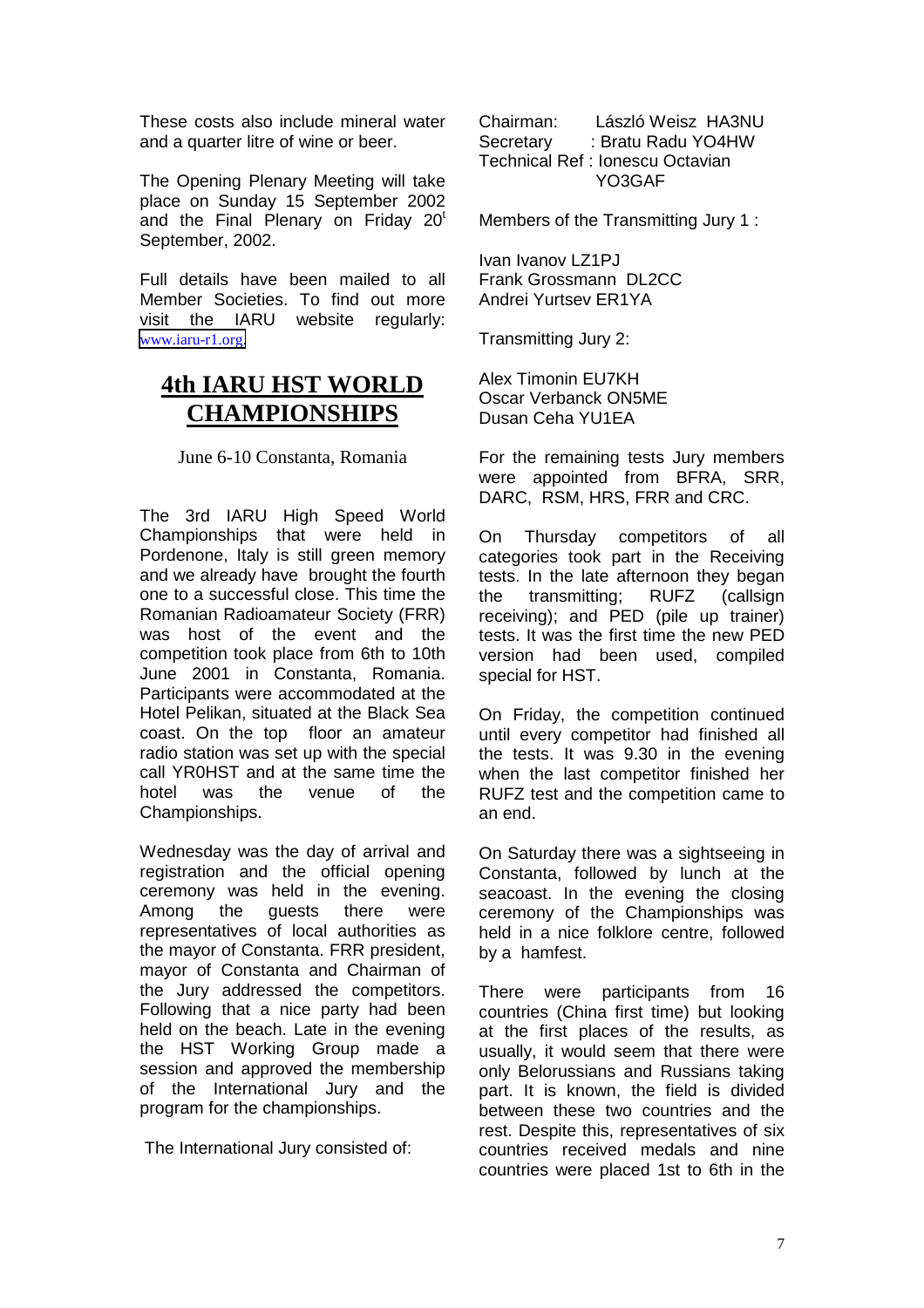various events, mainly due to the Radio Amateur Practising Tests which are based on 'everyday' HAM operating. This test must be the key to future growth of the participant because it is part of the HAM's experience and here is the best chance to achieve good results.

All in all, the competition was successful, with performances even higher than two years ago in Italy that resulted 8 new world records. What is important the holder of world records in the "classic radio amateur tests" (RUFZ, PED) are two youngsters with age of 17 with unbelievable scores: Denis Kostyrko RV9CSI made 169261 points and Tanja Azderska Z30RS171 made 106421 points. The next Championships is planned to take place in 2003 in Minsk, Belorussia , when I hope we will be able to welcome a few more new countries.

László Weisz HA3NU, HST Co-ordinator, IARU Region 1.

RESULTS Winners in each category

------------------------

Category/Call Speeds Individual Tests:

Receiving

| Letter Figures Mixed<br>A (Junior Females)<br>RV9CPW 320 440<br>290 |         |         |      |  |  |  |
|---------------------------------------------------------------------|---------|---------|------|--|--|--|
| <b>B</b> (Junior Males)<br>RV9CSI                                   | 300     | 470     | 270  |  |  |  |
|                                                                     |         |         |      |  |  |  |
| C (Females)<br>EU7KT                                                | 290.    | 470 270 |      |  |  |  |
| D (Males)<br>EU7KI                                                  | 340 520 |         | 330  |  |  |  |
| E (Senior Females)<br>EW1YL                                         | 260     | 340 240 |      |  |  |  |
| F (Senior Males)<br>UA3VBW                                          | 300     | 440     | -250 |  |  |  |

**Transmitting** 

(Categories as above)

| A RV9CPW        |     | 237 338 223 |  |
|-----------------|-----|-------------|--|
| <b>B</b> RV9CSI | 253 | 299 243     |  |
| C EW1AAH        | 285 | 352 249     |  |
| D EU7KI         | 289 | 441 308     |  |
| E EW1YL         | 207 | 197 178     |  |
| F UA3VBW        |     | 228 283 210 |  |
|                 |     |             |  |

Radioamateur Practising Tests: (Categories as above)

| $\sqrt{2}$ |            |             |            |  |  |  |  |
|------------|------------|-------------|------------|--|--|--|--|
|            |            | <b>RUFZ</b> | <b>PED</b> |  |  |  |  |
|            | A RV9CPW   | 103428      | 2202       |  |  |  |  |
| в          | RV9CSI     | 169261      | 2798       |  |  |  |  |
|            | C Z30RS171 | 106421      | 2180       |  |  |  |  |
|            |            |             |            |  |  |  |  |
|            | D EW8NW    | 142023      | 2852       |  |  |  |  |
|            |            |             |            |  |  |  |  |
|            | E EW1YL    | 44560       | 1912       |  |  |  |  |
|            | F Z32OK    | 60717       | 2422       |  |  |  |  |
|            |            |             |            |  |  |  |  |

Individual Champions (Top scorer in each Category across all tests) A RV9CPW B RV9CSI C EW1AAH D EU7KI E EW1YL F UA3VBW

Final Team Places:

1. Belarus

2. Russia

3. Romania

CONGRATULATIONS